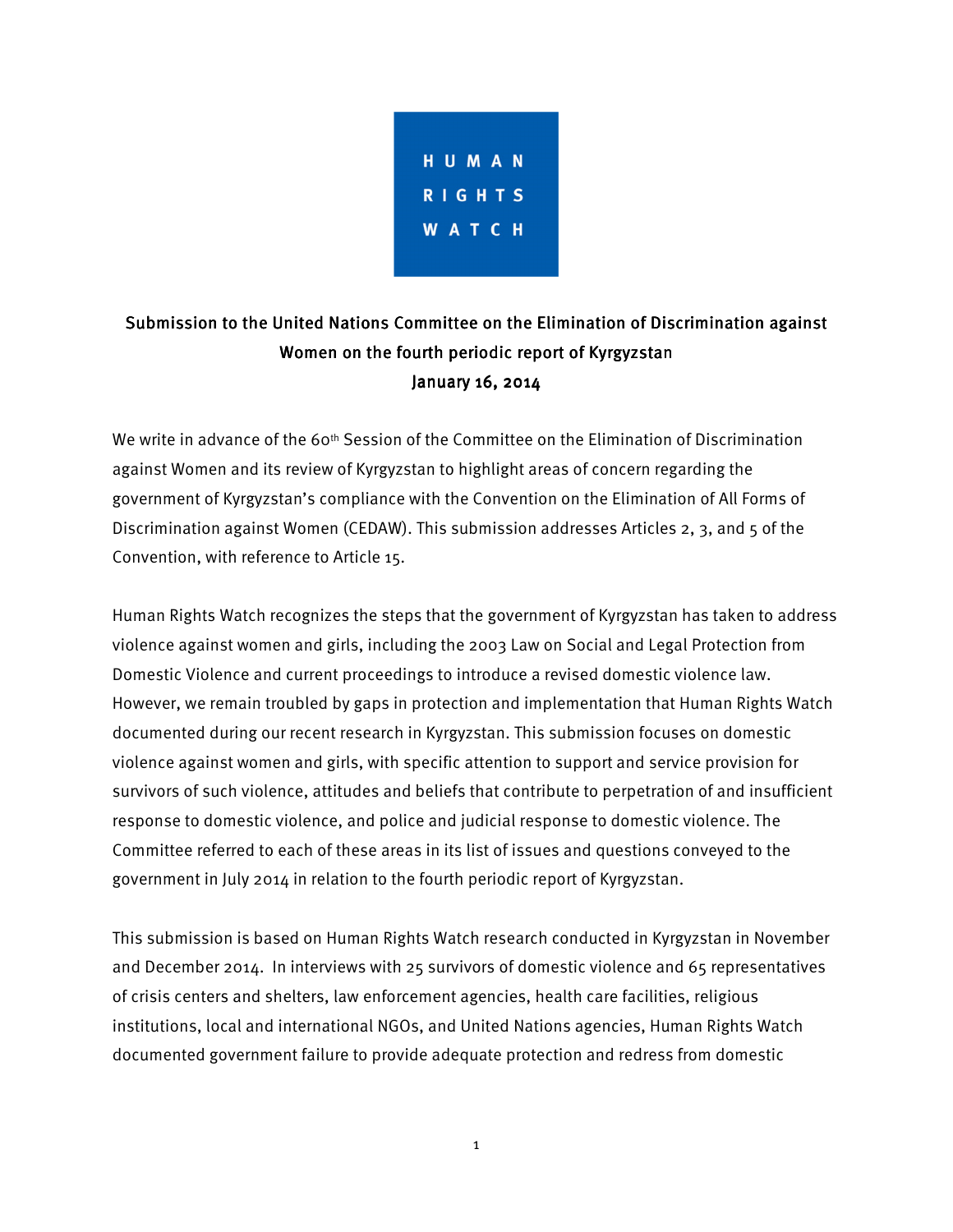violence. Human Rights Watch also met with representatives of the Prosecutor General's office, the Ombudsman for Human Rights, and the Ministries of Health and Justice.

Human Rights Watch interviews with survivors and service providers revealed a lack of services and support for women and girls seeking assistance in cases of domestic abuse. Interviews with police, lawyers, judges, and medical professionals showed that the response to cases of domestic violence is inconsistent and often insufficient to ensure the safety and well-being of survivors. Furthermore, law enforcement and medical personnel are frequently unaware of the full scope of services and legal standards in place to address domestic violence, and in some cases, they do not adhere to relevant laws and policies. These interviews, as well as meetings with government representatives, indicated that some authorities hold attitudes and beliefs that prioritize preservation of the family unit above ensuring women's and girls' safety or holding perpetrators of domestic violence to account.

#### Lack of adequate services and support for survivors of domestic violence (Articles 2 and 3)

Human Rights Watch interviewed staff members at nine crisis centers and shelters serving survivors of domestic violence in three *oblasts,* or provinces, of Kyrgyzstan.<sup>1</sup> Only two of the nine facilities reported receiving any government support.<sup>2</sup> Only four of the organizations currently provide any form of shelter services, two of which target especially vulnerable groups. Together, these shelters offer a total of approximately three dozen spaces to survivors.<sup>3</sup> One organization in Naryn and one in Osh oblast each reported having suspended their shelter services due to lack of funding. We are not aware of any fully government-funded and government-run domestic violence shelter in Kyrgyzstan.

Human Rights Watch findings indicate that the number of shelter spaces in Bishkek, Osh, and Naryn province remains insufficient; in Bishkek, for example, the sole shelter that reported

<sup>1</sup> Human Rights Watch interviewed staff members at facilities in Bishkek (Chuy Oblast), Naryn city (Naryn Oblast), and Osh city (Osh Oblast). Some of the facilities also provide services to survivors of abuses other than domestic violence. At two centers, the target population includes women from particularly vulnerable and marginalized groups, such as drug and alcohol abusers, former prisoners, trafficking victims, and HIV-positive women.

<sup>2</sup> One organization in Bishkek reported receiving support from the national government and one organization in Osh reported receiving material support from the municipal government in the form of shelter facilities.

<sup>3</sup>Numbers are approximate as the shelters all accept women with children and in some cases will accommodate family members or additional survivors by taking extra measures, such as placing mattresses on the floor or having children share sleeping space.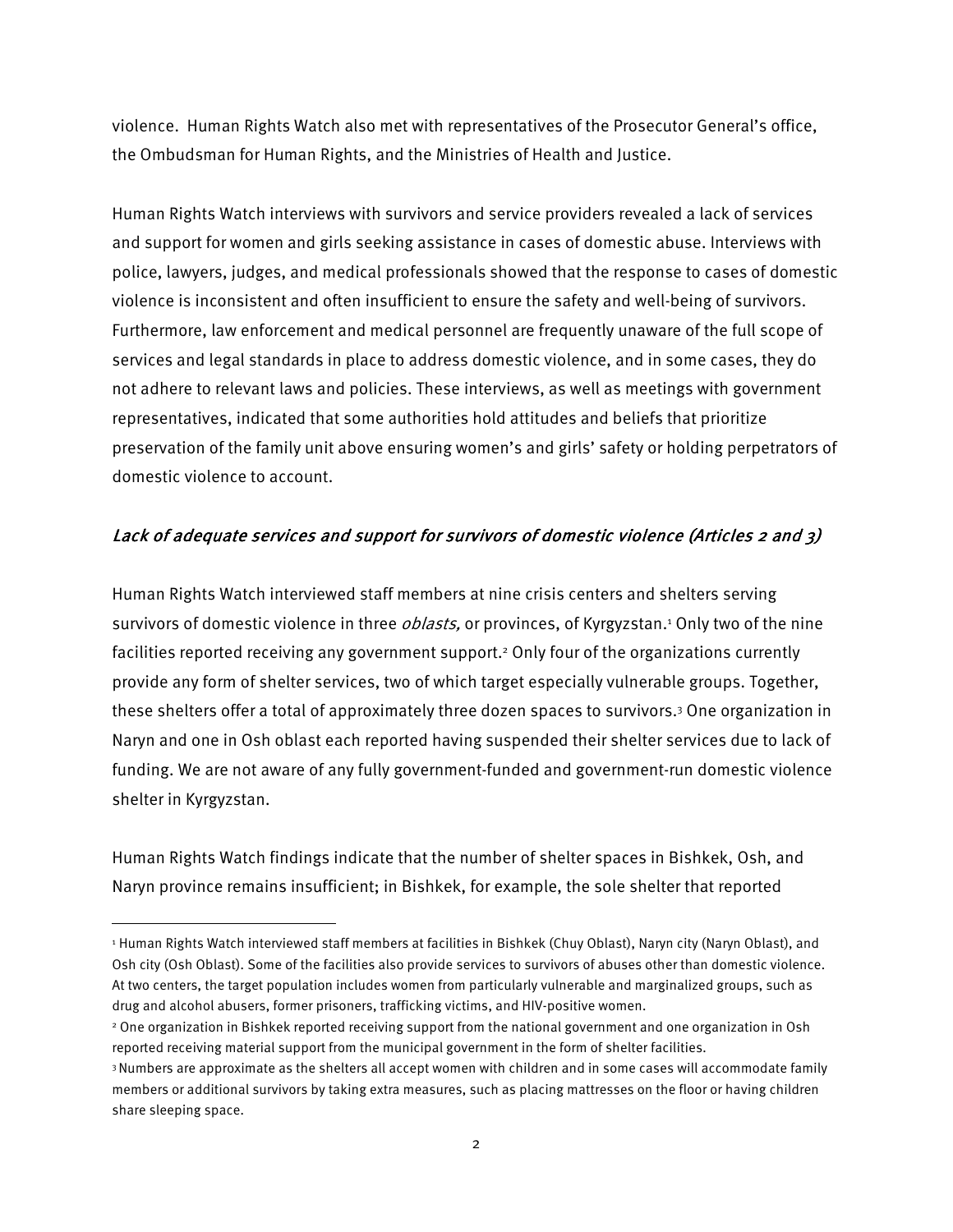receiving government funding and working directly to assist domestic violence survivors offers 15 places for a city population of approximately 850,000.<sup>4</sup> The center's staff said that the shelter is frequently full or overcrowded; at times women and children sleep in the corridors, or shelter staff work to find them temporary housing elsewhere.<sup>5</sup>

Survivors of domestic violence repeatedly told Human Rights Watch that they remained in abusive situations because they felt they had "nowhere to go." Women also reported that fear of being homeless deterred them from reporting abuse to the authorities or seeking assistance. This is especially true for women who depend on their abusers or abusers' families for shelter. Aigul (all survivors' names have been replaced with pseudonyms), a 42-year-old woman from Naryn oblast, said that although she had considered filing a complaint with the police, she had not done so during nine years of abuse:

> I knew if I went to the police I would have to leave the house and couldn't go back and I thought, 'Where will I go with two kids? My husband and his [adult] sons would kick me out of the house….' I put up with his beatings, but at least I have a place to stay. 6

Most of the survivors Human Rights Watch interviewed had attempted to leave abusive relationships but had ultimately returned, in many cases due, at least in part, to concern about providing for their children. Some women who managed to flee abusive homes said they had to leave their children behind, frequently with other relatives, as they sought housing and work to support themselves and their families. Several of these women told Human Rights Watch that they

<sup>4</sup> Human Rights Watch interview with staff of Sezim Crisis Center, Bishkek, November 10, 2014. According to the most recent available census conducted by the Kyrgyzstan government, the population of Bishkek in 2009 was 851,800 people. See National Statistical Committee of the Kyrgyz Republic, Population and Housing Census of the Kyrgyz Republic of 2009, Book 1: Main social and demographic characteristics of population and number of housing units, Bishkek: 2009, http://unstats.un.org/unsd/demographic/sources/census/2010\_PHC/Kyrgyzstan/A5-2 PopulationAndHousingCensusOfTheKyrgyzRepublicOf2009.pdf (accessed January 9, 2015) p.12. Council of Europe minimum standards on service provision recommend one shelter space per 10,000 people where shelters are the predominant or only form of service provision, and one family place in a shelter per 10,000 women where shelters form part of a community response to violence. See Council of Europe, Combating Violence Against Women: Minimum Standards for Support Services, Gender Equality and Anti-Trafficking Division, Directorate General of Human Rights and Legal Affairs, Strasbourg: 2008, p. 38.

 $<sup>5</sup>$  Human Rights Watch interview with staff of Sezim Crisis Center, Bishkek, November 10, 2014.</sup>

<sup>6</sup> All survivors' names have been changed and identifying details removed for their security and privacy. Human Rights Watch interview with Aigul, Naryn, November 28, 2014.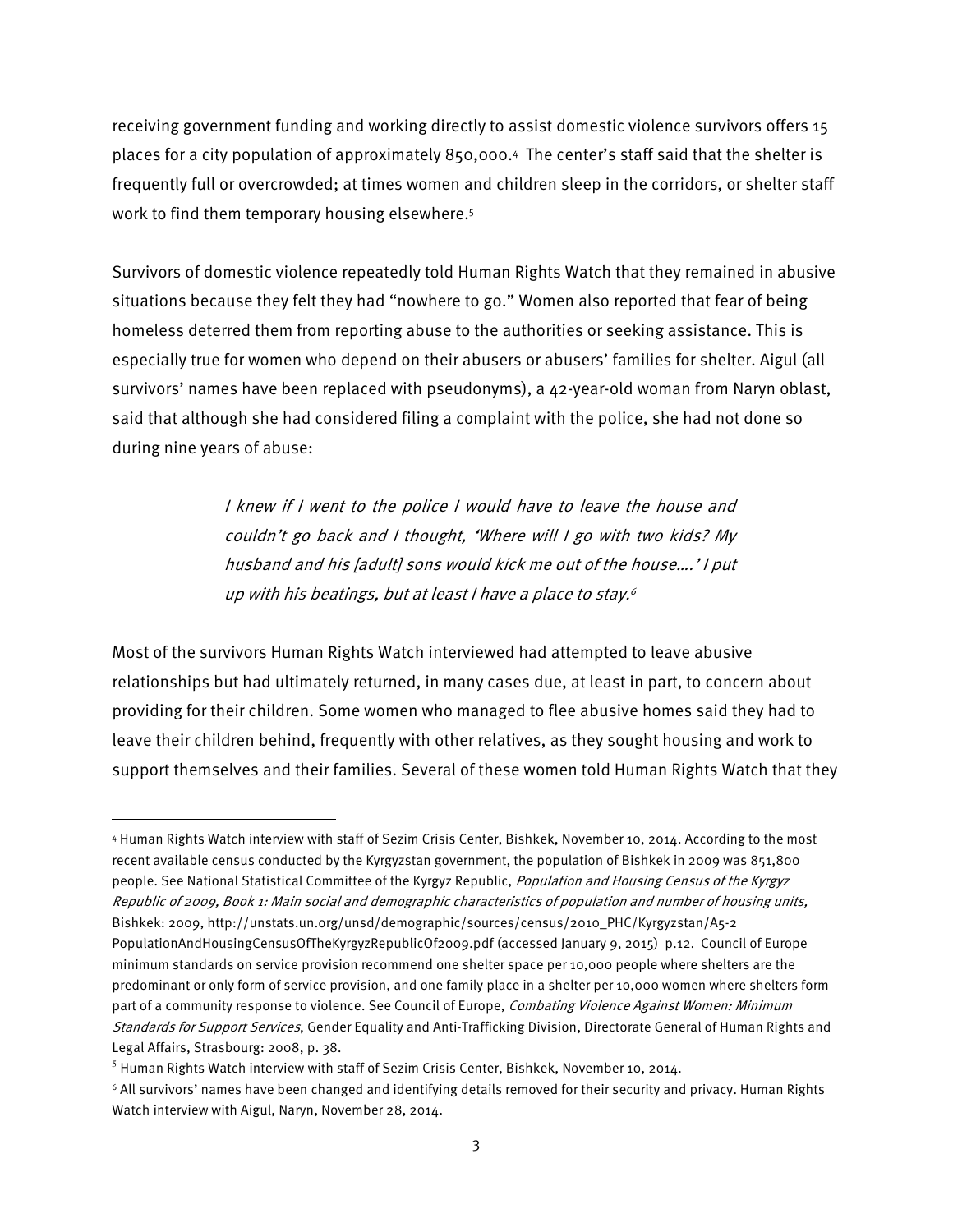now struggle to make ends meet and rely on low-paying jobs, sometimes working night shifts or shifts of more than 24 hours at a time, due to lack of education and work experience.

Service providers and survivors also told Human Rights Watch that there is little, if any, legal assistance available for survivors of domestic violence. A Naryn lawyer who previously provided free legal aid to survivors said that he had to stop offering such services due to lack of funding; at the time he spoke to Human Rights Watch, he was unaware of any free legal services available to victims in Naryn.<sup>7</sup> Survivors interviewed by Human Rights Watch said that no law enforcement or medical personnel provided them with information about legal support; only those who visited crisis centers that offered or referred survivors to legal services reported receiving legal assistance. This violates Article 6 of Kyrgyzstan's domestic violence law, which states that domestic violence victims' rights include the right to "receive information about personal defense and available legal help."<sup>8</sup>

Interviews with survivors, NGO staff, police, and medical workers indicate that comprehensive referral systems are nonexistent and that survivors are rarely referred to critical services. Only survivors who visited crisis centers offering a holistic range of services reported being offered or referred to psychological, medical, legal, and shelter services. Health and law enforcement professionals said they did not routinely refer survivors to crisis centers, shelters, psychological, legal, or other forms of care. In some locations, professionals interviewed by Human Rights Watch were unaware of available services and said that none existed in the community, though Human Rights Watch visited such services in the same locations. Medical professionals at three different facilities across Kyrgyzstan said that they only direct survivors to specialists within the medical facility (such as neurologists for head injuries) and sometimes to police. The Naryn lawyer said that in two years of providing legal aid, he never received a case of domestic violence referred by police and received only one referral from a state agency.

When referrals are made between the health and law enforcement sector, it is sometimes without the survivor's consent. When asked about reporting cases of domestic violence to police against a survivor's wishes, one trauma doctor in Bishkek told Human Rights Watch, "If she [the survivor] officially says she was beaten by her husband we have to report to the police because it's an

<sup>7</sup>Human Rights Watch interview with lawyer, Naryn, November 26, 2014, name and identifying information withheld.

 $^8$  Kyrgyz Republic Law on Social and Legal Protection against Domestic Violence, passed by the Legislative Assembly of the Kyrgyz Republic Jogorku Kenesh, January 31, 2003, Art. 6.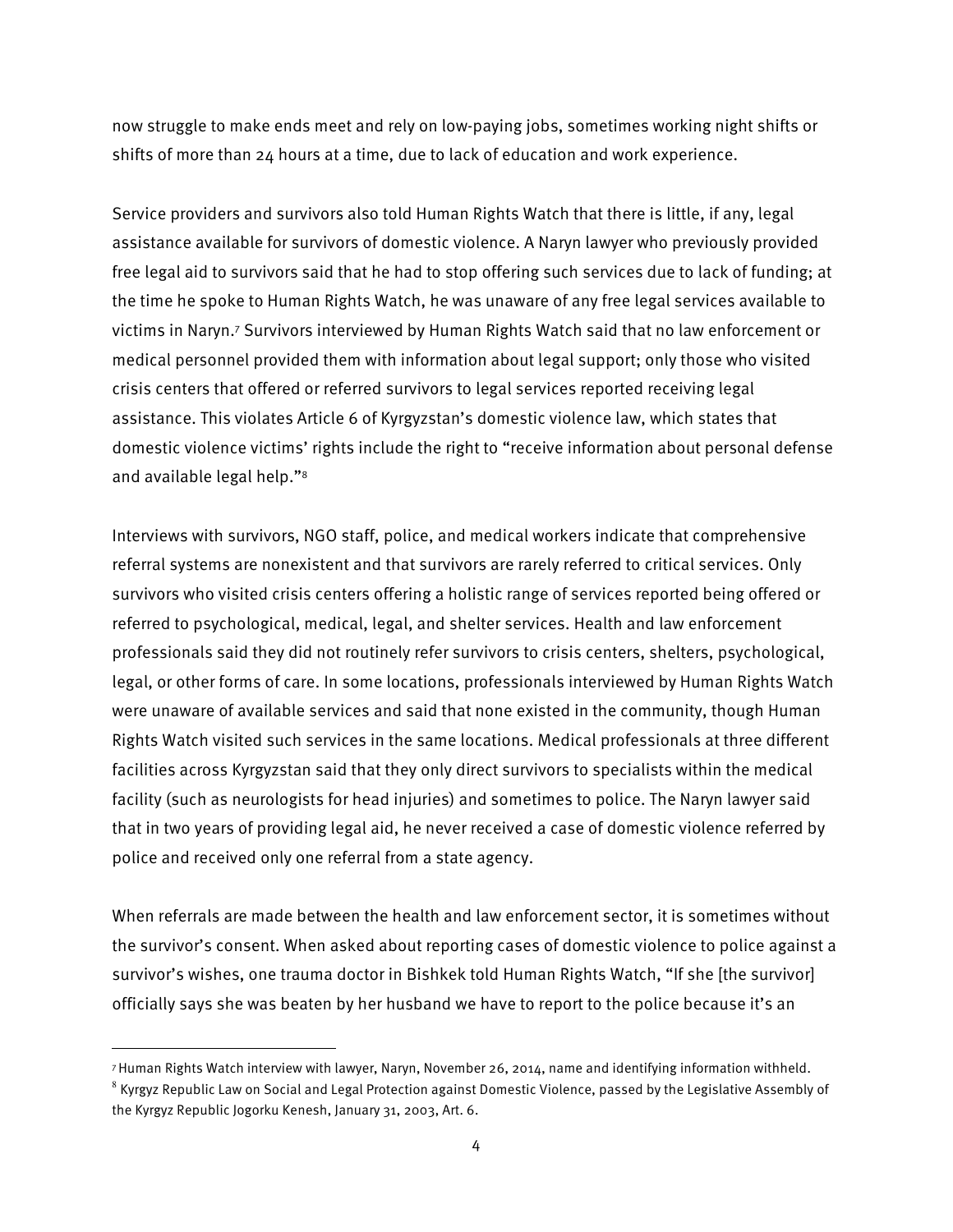obligation and we could be made answerable."<sup>9</sup> All of the medical professionals Human Rights Watch interviewed echoed the same view that they felt obliged to report such cases, although neither they nor a representative of the Ministry of Health could point to a specific directive on mandatory reporting. In addition, the Ministry of Health representative confirmed that medical staff "always automatically call the police" in cases of domestic violence, and that there are no existing protocols related to requesting a survivor's consent prior to contacting law enforcement.<sup>10</sup>

In its clinical and policy guidelines on intimate partner violence and sexual violence against women, the World Health Organization (WHO) does not recommend mandatory reporting of intimate partner violence to police by health care providers, other than in cases that are lifethreatening or include mistreatment of a child and where reporting is legally obligated. Rather, the WHO recommends that health care providers inform survivors of their rights and options with regards to reporting cases to authorities, and offer to report the case to police with the survivor's informed consent, and to inform survivors in cases where these rights may be limited.<sup>11</sup>

### Human Rights Watch encourages the Committee to use the upcoming review to urge the government of Kyrgyzstan to:

- Establish, disclose, and implement a plan of action to ensure availability and access to shelters and other services for survivors of domestic violence, including in rural areas and for particularly vulnerable populations.
- Ensure that revisions to the Law on State-Guaranteed Legal Aid will guarantee provision of free legal services to survivors of domestic violence without financial means to secure legal representation. The government should clarify the timeline for revision of the law and plans to ensure an adequate budget for implementation.
- Establish, publicize, and implement a plan of action to create referral systems that incorporate shelter, health, psychosocial, legal, and social assistance services and facilitate timely, holistic care for survivors of domestic violence. Referral systems should guard survivors' security and confidentiality and be based on informed consent.

<sup>9</sup> Human Rights Watch interview with doctor, neurotraumatology unit, Republican Hospital, Bishkek, December 9, 2014, name withheld.

<sup>10</sup> Human Rights Watch interview with Aigul Abdrakhmanovna Bobekova, Ministry of Health, Bishkek, December 12, 2014.

<sup>&</sup>lt;sup>11</sup> World Health Organization, Responding to intimate partner violence and sexual violence against women: clinical and policy guidelines, Geneva: 2013, p. 41.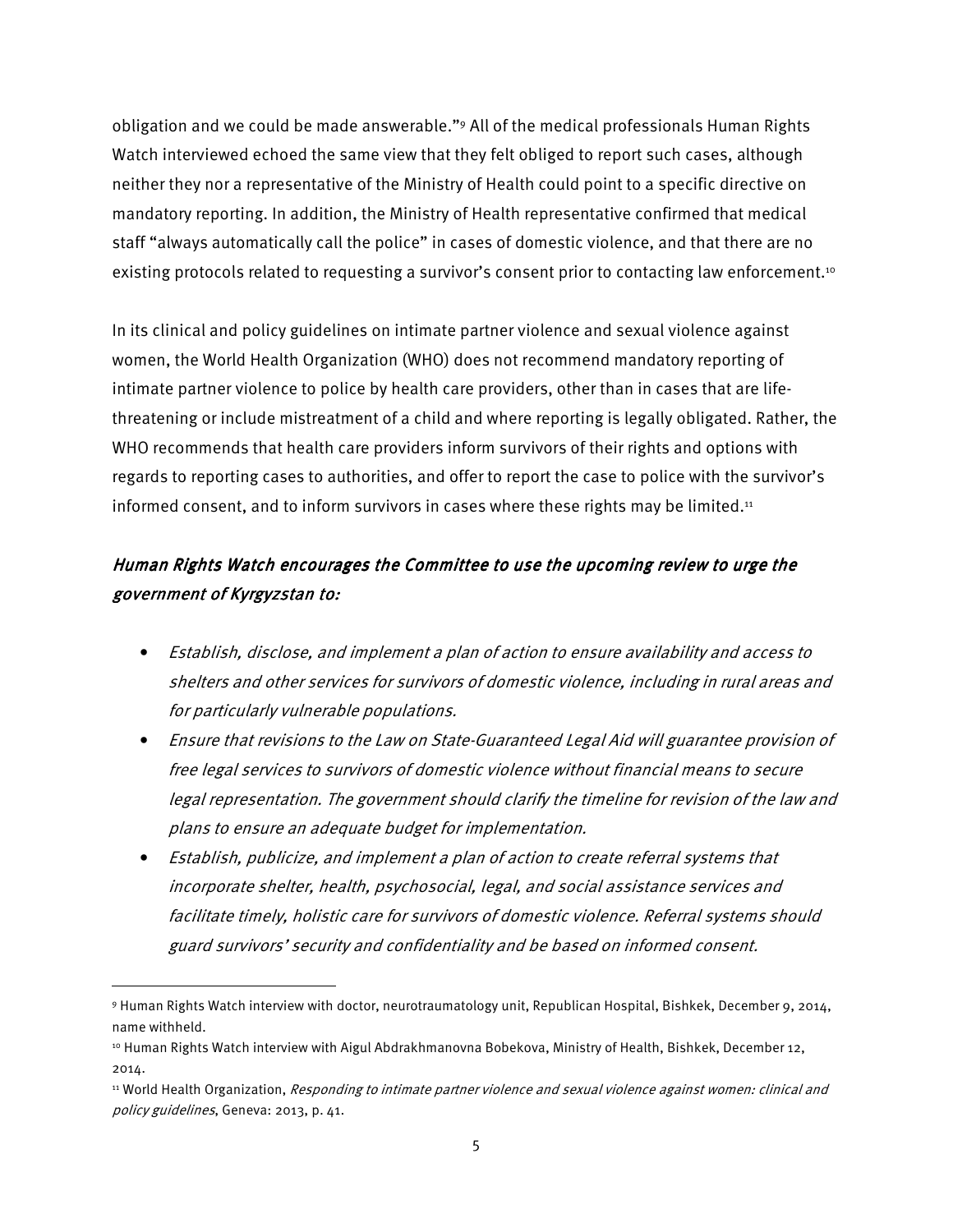- Clarify its policies on the health system response to domestic violence so that health providers understand that it is not mandatory to report cases of domestic violence to law enforcement, and instead that such reporting should only be done with the informed consent of the survivor, except in cases where reporting is legally obligatory.
- Ensure that all relevant personnel–including in the health, law enforcement, and judicial sectors–participate in mandatory training on response to and referral systems for domestic violence at regular intervals.

# Attitudes and Practices Conducive to Domestic Violence and Victim-Blaming (Articles 2, 3, and  $5)$

Women and girls who experienced domestic abuse told Human Rights Watch that they often felt enormous familial and societal pressure to keep the abuse private and remain in the abusive situation for the sake of the family. Some survivors said that they did not seek help because they felt it would bring shame on their families and they feared stigma in the community. When women did attempt to leave abusive relationships, they said their families often encouraged them to return and reconcile, especially if they had children.

Many interviewees described what they called a "Kyrgyz mentality," wherein preservation of the family unit must be prioritized above all else, and women who complain about violence in the home or leave abusive partners are perceived as destroying the family, leaving their children as "orphans" subject to immoral upbringing, and causing disgrace for themselves and their extended family. Human Rights Watch found that such attitudes persist at all levels of society, including among police, judges, and government officials.

In discussing the fact that many domestic violence complaints do not reach the courts, a representative of the Prosecutor General's office told Human Rights Watch, "For the state, for society it is more important that we have a whole family – practice shows that children from broken families grow and commit crimes." $12$  The head of one city police unit said that he is opposed to reforming Kyrgyzstan's domestic violence law according to international standards because of the "mentality" of Kyrgyzstan's population: "If we bring in international standards for punishment for violence at home, then we will destroy many families and this is not appropriate

<sup>12</sup> Human Rights Watch meeting with Marat Kuzhabaev, Ministry of Interior unit, office of the Prosecutor General, Bishkek, December 11, 2014.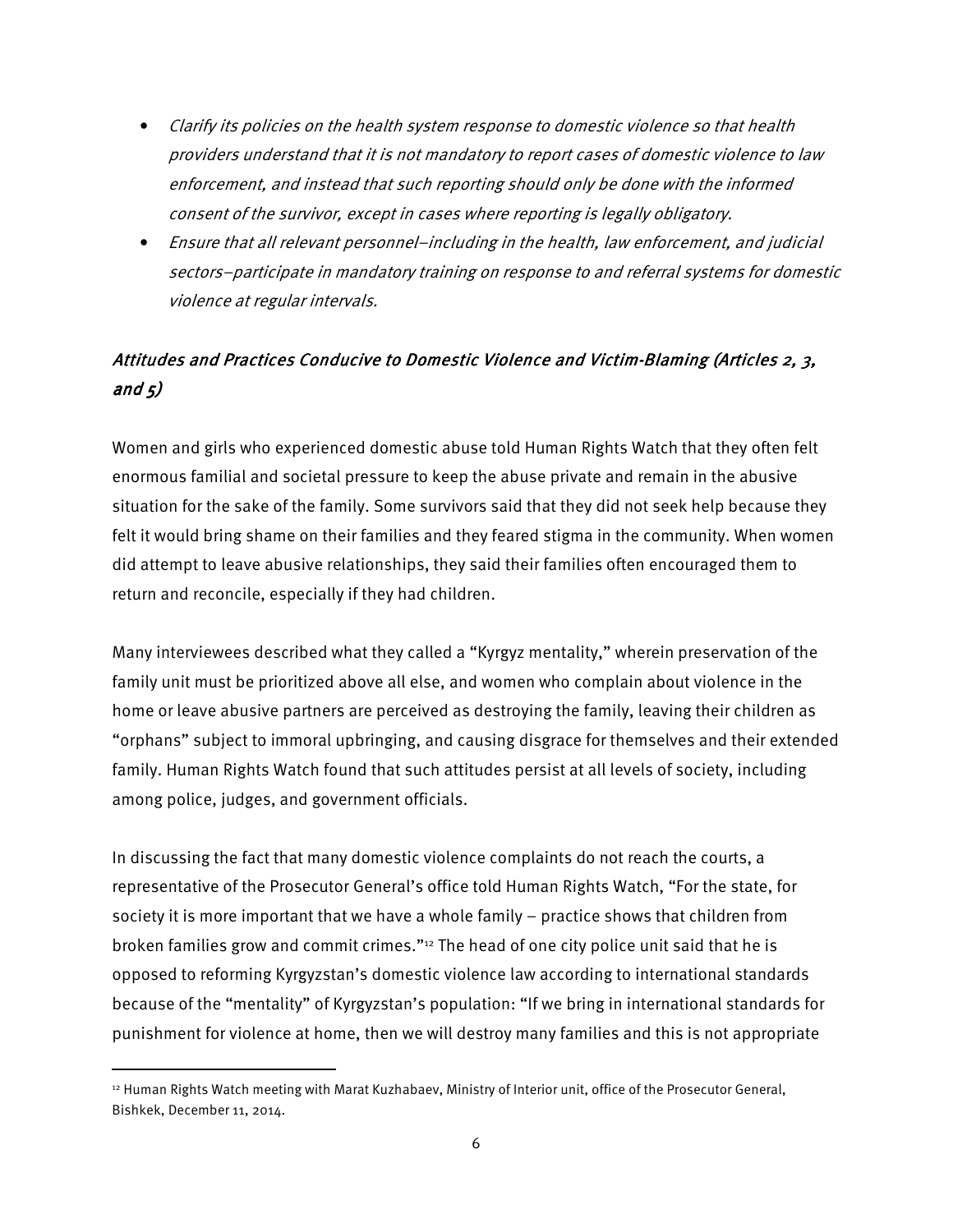for Kyrgyzstan."13 In addition to deterring survivors of domestic violence from seeking help, such beliefs undermine the police and judicial response to domestic violence cases, as discussed further below.

### Police and Judicial Response to Complaints of Domestic Violence (Articles 2, 3, and 15)

Human Rights Watch documented cases in which police and judicial response to complaints of domestic violence was insufficient or inappropriate. Some survivors reported police inaction or even hostility when they attempted to report domestic abuse. Iliana, 47, said that she called the Osh police twice in 2012 after severe beatings by her partner. She told Human Rights Watch, "They said, 'Did he use a knife? Did he try to kill you?' I would say, 'No,' and they would say, 'Okay, you call me when he tries to kill you, because we have more important things to do.""<sup>14</sup>

In other cases, survivors said that police took their complaints, but did not follow up or pursue any action against the perpetrator of the abuse, or that police confronted the abuser and victim together in an effort to bring about reconciliation.

Many of those who reported cases to police said they were never informed that they could get a temporary protection order, as per the Law on Social and Legal Protection from Domestic Violence.15 Those who received temporary protection orders often only did so after visiting a crisis center, where staff assisted them in filing a complaint and seeking a protection order.16 Crisis center staff told Human Rights Watch that women who go to the police independently face difficulty in either getting protection orders or ensuring that such orders are enforced.<sup>17</sup> Moreover, crisis center and shelter staff said that domestic violence survivors are rarely granted court protection orders, which offer longer-term and more stringent protection than temporary

<sup>13</sup> Human Rights Watch interview with city police officer, Osh, December 4, 2014, name and title withheld.

<sup>14</sup> Human Rights Watch interview with Iliana, Osh, December 7, 2014.

<sup>15</sup>Kyrgyz Republic Law on Social and Legal Protection against Domestic Violence, passed by the Legislative Assembly of the Kyrgyz Republic Jogorku Kenesh, January 31, 2003.

<sup>16</sup> Under the Kyrgyz Republic Law on Social and Legal Protection against Domestic Violence, a victim of family violence or his/her representative may apply for a temporary protection order where there is an immediate threat to the life or health of a family member. The order is to last for a period not exceeding 15 days. "Kyrgyz Republic Law on Social and Legal Protection against Domestic Violence," art. 23.

<sup>17</sup> Human Rights Watch interview with staff of Sezim Crisis Center, Bishkek, November 10, 2014.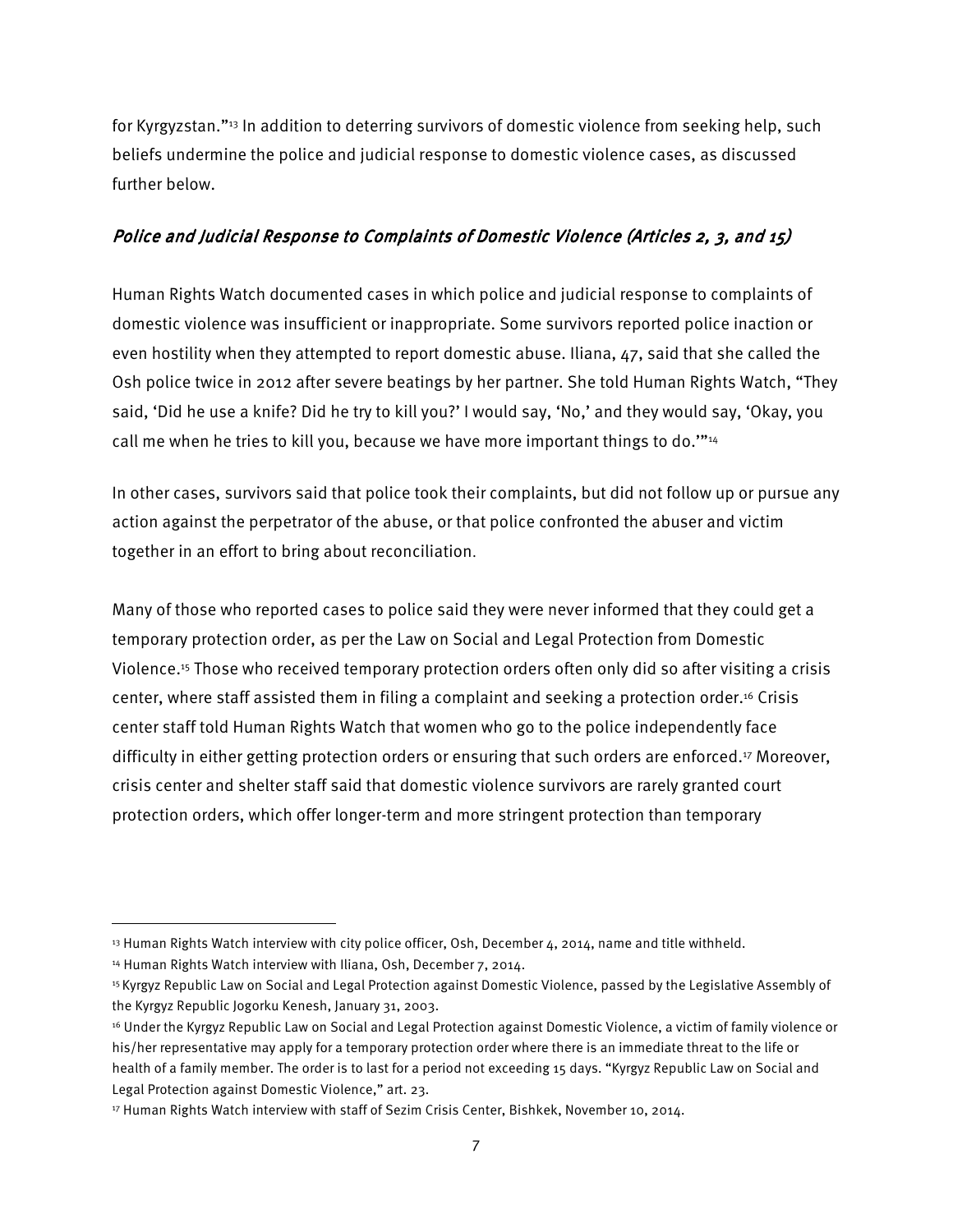protection orders.18 Only one of the survivors Human Rights Watch interviewed had received a court protection order. Only two of the lawyers, judges, and police that Human Rights Watch interviewed knew or had heard of a court protection order being issued; many were unfamiliar with court protection orders, what they are, and how they are granted.

Even when protection orders are issued, they may be ineffective or unenforced. While the law states that a temporary protection order can prohibit a perpetrator from having direct or indirect contact with the victim, many survivors said they continued to live with their abusers even after receiving a temporary protection order that barred contact between the survivor and perpetrator. Police and judges said they cannot force a perpetrator to leave the home, especially if the home belongs to the perpetrator or his family, as it would violate his constitutional and property rights. However, in its recommendations on protection orders, the United Nations *Handbook for* Legislation on Violence against Women notes that protection orders in cases of domestic violence may include instructing the perpetrator to vacate the home without having any bearing on property ownership.<sup>19</sup>

Attitudes about the importance of preserving the family negatively influence police and judicial response to domestic violence. Police and judges told Human Rights Watch that they work to keep the family intact, even in cases of domestic violence, though some police and judges said that they make exceptions in cases where physical violence results in severe injuries. One district court judge said that when he oversees a domestic violence case between partners or spouses, he attempts to reconcile the couple: "I would explain to both spouses that these kinds of problems are common, not unique to your family….If after that the wife understands the situation, normally she withdraws the complaint." He also said that if "the wife insists on punishment," he would most likely sentence the perpetrator with parole, even though the permitted penalty for cases involving minor bodily injury is up to two years imprisonment: "Very rarely do we put people in detention in this category – maybe one out of 100 is put in detention. In such cases when injuries

<sup>&</sup>lt;sup>18</sup> Under the Kyrgyz Republic Law on Social and Legal Protection against Domestic Violence, a court protection order may be issued by the court for a period of one to six months in order to provide a victim with further protection from family violence. "Kyrgyz Republic Law on Social and Legal Protection against Domestic Violence," arts. 25 and 26. <sup>19</sup> United Nations Division for the Advancement of Women, Handbook for Legislation on Violence against Women, Department of Economic and Social Affairs, New York: 2010,

http://www.un.org/womenwatch/daw/vaw/handbook/Handbook%20for%20legislation%20on%20violence%20agains t%20women.pdf (accessed January 9, 2015) p. 46.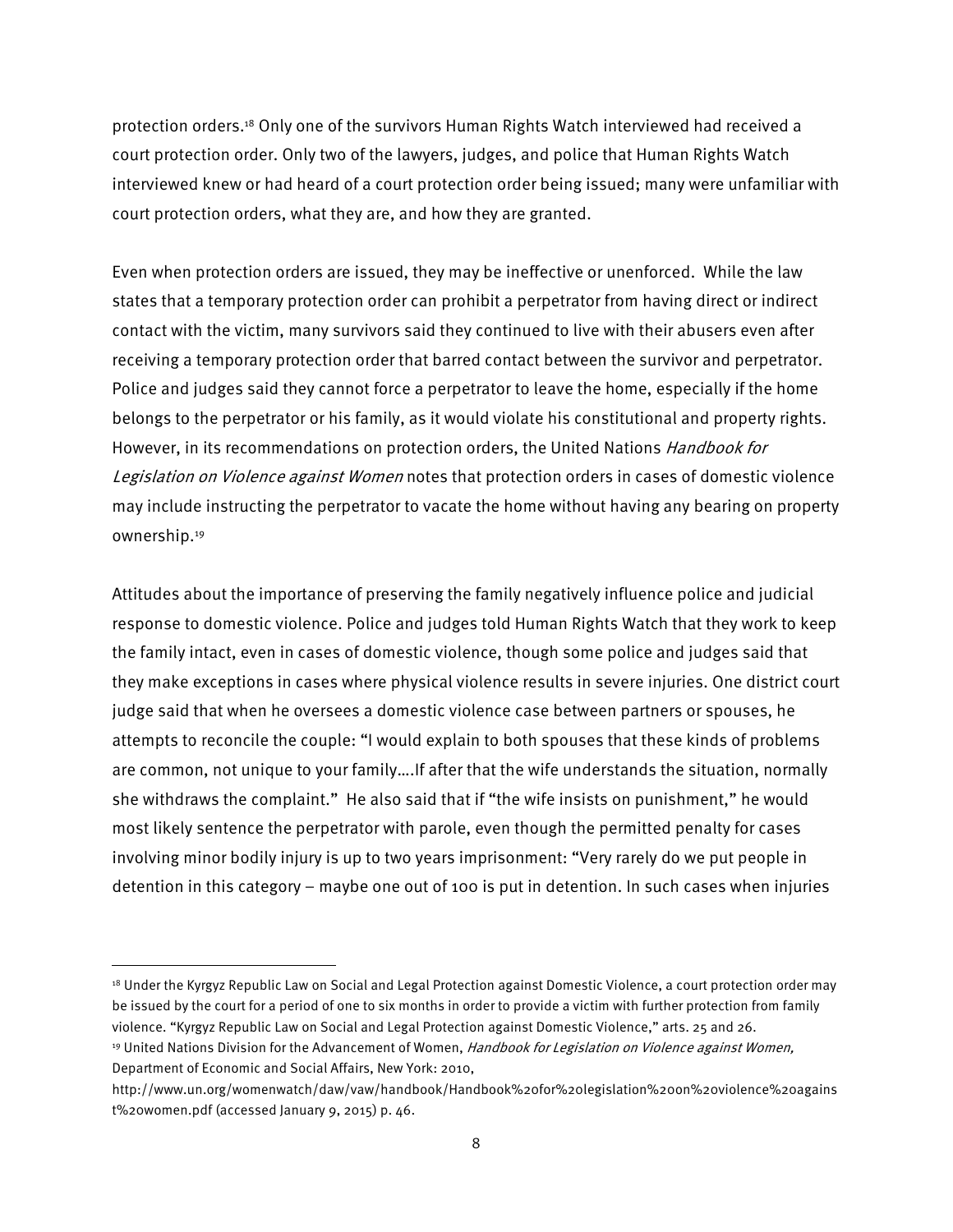are not severe we try to preserve the family. We give time to the perpetrator to rectify the problem."<sup>20</sup>

Judges typically require that couples requesting divorce undergo a waiting period, and interviewees confirmed that this is standard practice even when evidence of domestic violence is present. All of the five survivors Human Rights Watch interviewed who requested or received divorces had been issued waiting periods of at least one month at the beginning of divorce proceedings. Some said that they had filed for divorce but their cases were continuously delayed for unknown reasons. Ainura, 34, told Human Rights Watch that she is seeking a divorce after nine years of physical abuse by her husband. She said the judge issued a one-month waiting period and insisted that Ainura and her husband see a family psychologist and attempt to reconcile, despite the fact that Ainura had a temporary protection order against her husband for domestic violence. Ainura said the judge also blamed her for the couple's problems: "The judge asked me and I told her about everything – the physical violence, everything. She said, 'Why haven't you turned to the police at those moments? This is your fault. This is your fault you were suffering and continued to live with him.""<sup>21</sup>

Survivors told Human Rights Watch that such attitudes and behaviors diminished their faith that the law enforcement and judicial systems would help them, and deterred them from filing complaints. Lawyers, judges, police, and crisis center and shelter staff told Human Rights Watch that many women who file domestic violence complaints with police later withdraw them under pressure by family, authorities, and/or society at large, as well as due to the stigma, shame, and economic dependence on their abusers.

## Human Rights Watch encourages the Committee to use the upcoming review to urge the government of Kyrgyzstan to:

• Develop and implement a plan of action to address attitudes and practices that are conducive to perpetration of domestic violence and victim-blaming. In addition to wide scale awareness-raising, including in rural areas and marginalized communities, this should encompass obligatory training for law enforcement, judicial, and health care

<sup>20</sup> Human Rights Watch interview with district court judge, November 27, 2014, name and location withheld.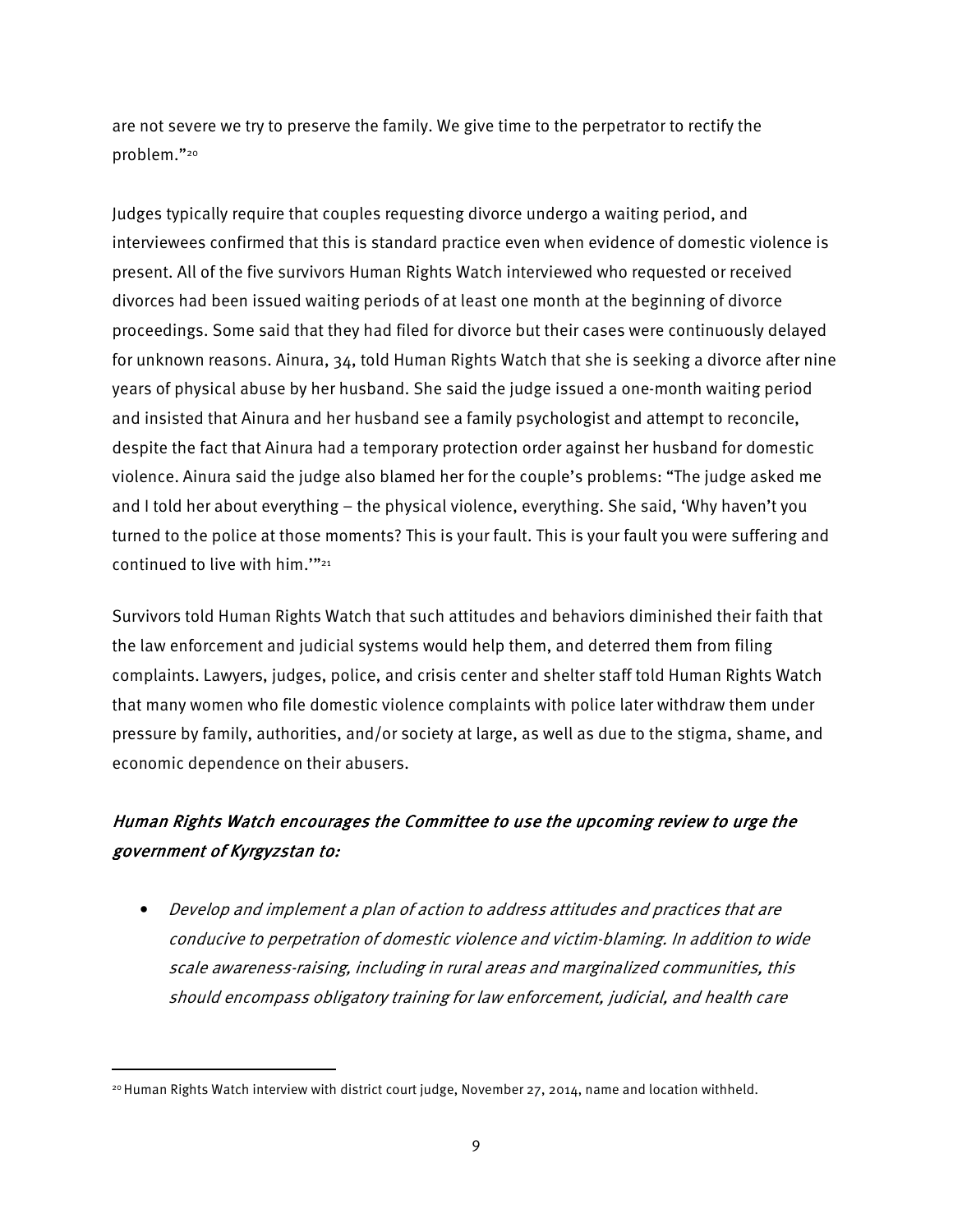professionals. This should also entail ongoing engagement with community and religious leaders to stimulate behavior and attitude change.

- Ensure that law enforcement and judicial personnel who inappropriately or inadequately respond to domestic violence complaints or deter or prevent survivors from filing complaints are held accountable.
- Develop, make public, and implement a plan of action to ensure that all law enforcement and judicial personnel have knowledge of temporary and court protection orders, and how they are issued and enforced; that they inform all women and girls reporting domestic violence about such protection orders; and that the orders are enforced.
- Ensure that any revisions to its domestic violence law (1) maintain the option of both temporary protection orders, which can be issued on an emergency, ex-parte basis, and longer-term court protection orders, which can be issued after a hearing; and (2) include (among other measures) the option to require that the respondent vacate the family home pursuant to such orders.
- Eliminate waiting periods in divorce proceedings where evidence of domestic violence is present, including through previous issuance of a protection order to one of the parties, and hold to account judges who issue waiting periods in such cases.

#### Referral of domestic violence cases to aksakal courts (elders courts) (Articles 2 and 15)

Aksakal courts, or elders courts, are used in some parts of Kyrgyzstan to resolve disputes at the community level. While many cases brought to *aksakal* courts relate to disputes over property or livestock, Human Rights Watch interviewed police and aksakal court members who confirmed that domestic violence cases are also referred to and reviewed by *aksakal* courts. According to Kyrgyzstan's Law on Askakal Courts, *aksakal* courts can oversee cases of a civil nature and cases referred by courts and the prosecutor's office, with the intent of "applying social influence."<sup>22</sup> Police may refer cases to *aksakal* courts only with prior approval of the prosecutor's office.<sup>23</sup> One aksakal court member in Chuy province told Human Rights Watch that police sometimes refer

<sup>22</sup> Of the Law on Courts of Elders, Bishkek, July 5, 2002 N 113 (Law of the Kyrgyz Republic on the Courts of Elders, dated July 30, 2003 N 158, June 12, 2009 N 181, July 30, 2013 N 169), art. 4. The Law on Social and Legal Protection from Domestic Violence also states that a victim of domestic violence has the right to address her case to the elders court herself, with the goal of "a public reprimand of the assailant." Law on Social and Legal Protection from Domestic Violence, art. 6.

<sup>&</sup>lt;sup>23</sup> Ibid. See further discussion in Human Rights Watch, Reconciled to Violence-State Failure to Stop Domestic Abuse and Abduction of Women in Kyrgyzstan, September 2006, http://www.hrw.org/reports/2006/09/26/reconciledviolence, pp. 63-65.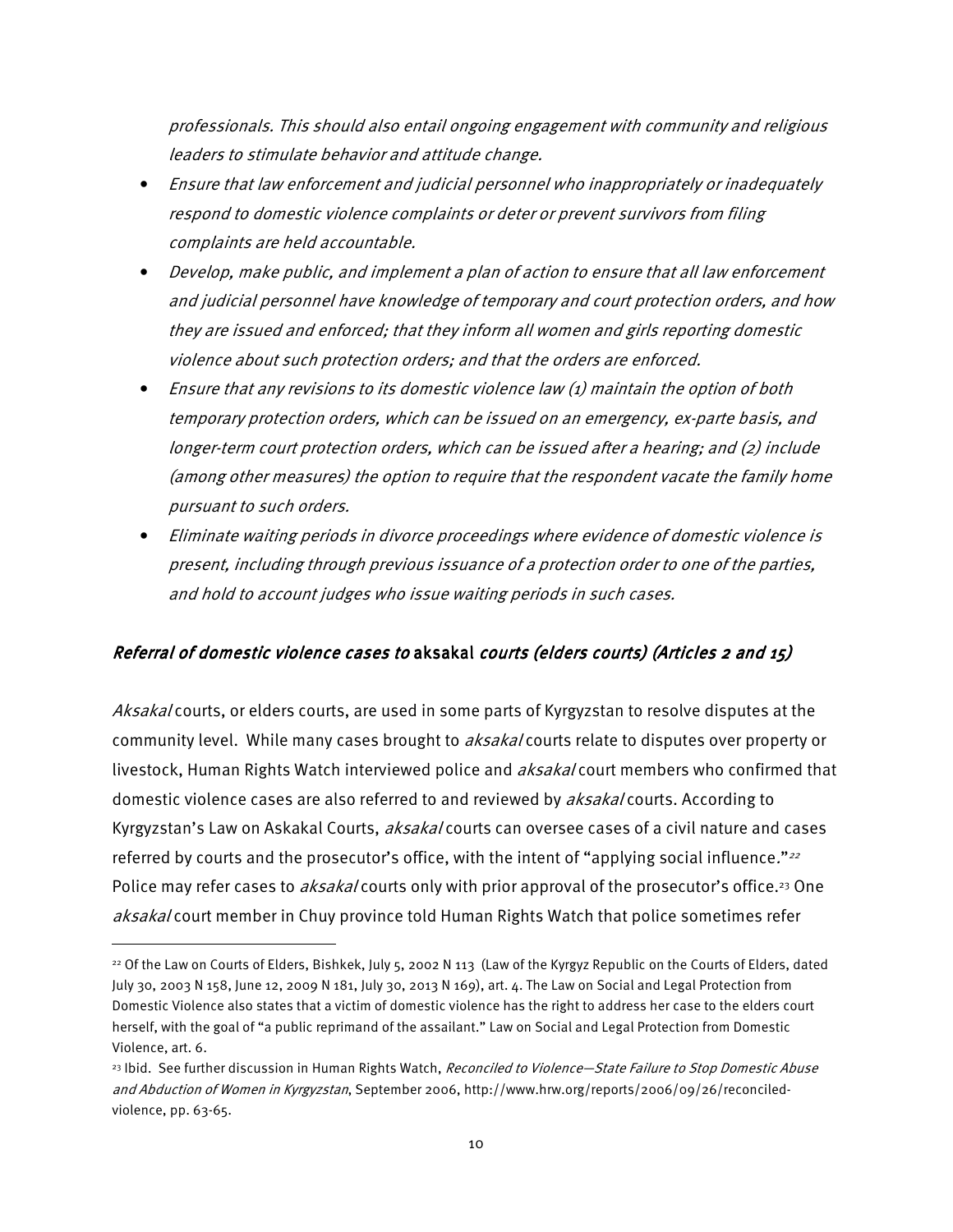domestic violence cases involving physical abuse and relay incorrect information about legal penalties for domestic violence. She said, "[F]or us it is difficult to come up with adequate punishment in these cases. The police department tells us there is no law that allows them to punish a husband for beating his wife. The police tell us, 'If he kills you or kills her then we will come.'"<sup>24</sup>

In interviews with *aksakal* court members, Human Rights Watch documented ongoing misuse of referrals to *aksakal* courts by police, who referred domestic violence cases without permission from the prosecutor's office, even in instances involving severe bodily injury.25 For example, an *aksakal* court member in Osh said that neighborhood police refer cases of domestic violence to the *aksakal* courts based on their own discretion. The *aksakal* court member said this was often done as a means of preserving the family, even in cases involving serious bodily harm: "When it is necessary to prevent divorce, keep the family together. Usually the police officer considers the case to see if it is just a stress situation, a woman just needs to release some stress. Then they bring it to the aksakal court."<sup>26</sup>

Referral of cases of domestic violence involving serious bodily harm contradicts Kyrgyz law. It is also contrary to Articles 2c and 15 of CEDAW, which guarantee women legal protection and equality before the law. Referral of domestic violence cases to aksakal courts, whose rulings generally entail public shaming or financial or material payment, prevents women with criminal cases from having the opportunity to demand that their abusers be judged and punished to the fullest extent of the law.

## Human Rights Watch encourages the Committee to use the upcoming review to urge the government of Kyrgyzstan to:

• Take measures to enforce state law prohibiting police from referring cases to aksakal courts without authorization from the prosecutor's office and requiring criminal cases to be

<sup>&</sup>lt;sup>24</sup> Human Rights Watch interview with Kazima Sushanloe, head of aksakal court, Alexandrovski village municipality, Chuy Province, Bishkek, December 12, 2014.

<sup>25</sup>This has been documented previously by Human Rights Watch and the Special Rapporteur on Violence against Women. See Human Rights Watch, Reconciled to Violence, pp. 64-66; Report of the Special Rapporteur on violence against women, its causes and consequences, Rashida Manjoo: Mission to Kyrgyzstan, United Nations document A/HRC/14/22/Add.2, May 28, 2010, paras 82-83.

<sup>&</sup>lt;sup>26</sup> Human Rights Watch interview with *aksakal* court member, Osh province, December 6, 2014, name and exact location withheld.